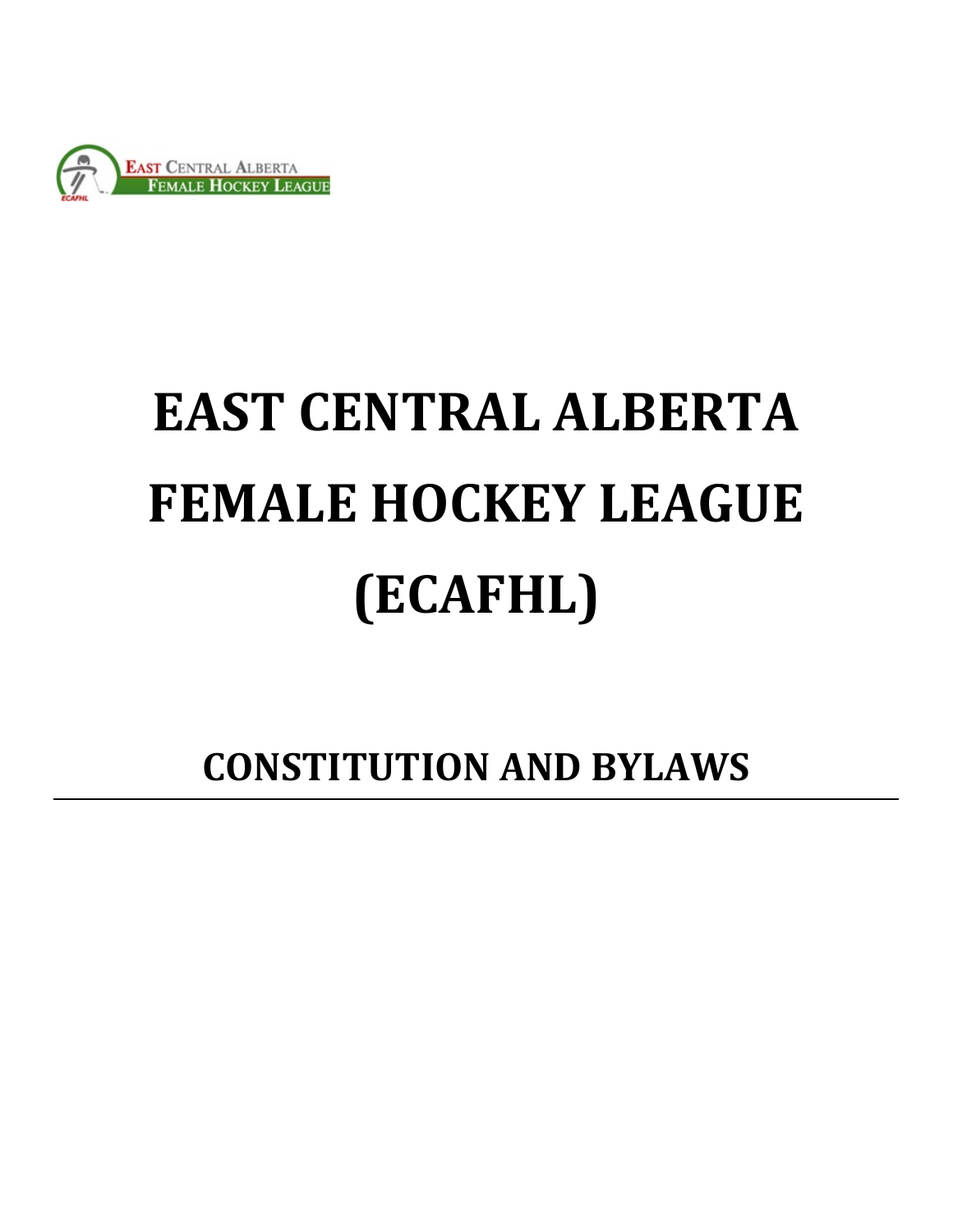

# *Table of Contents*

### *CONSTITUTION*

| Article   | . |
|-----------|---|
| 2 Article |   |
| Article 3 |   |

# *OPERATIONAL BYLAWS*

| 1. |  |
|----|--|
| 2. |  |
| 3. |  |
| 4. |  |
| 5. |  |
| 6. |  |
| 7. |  |
| 8. |  |
| 9. |  |
|    |  |
|    |  |
|    |  |
|    |  |
|    |  |
|    |  |
|    |  |
|    |  |
|    |  |
|    |  |
|    |  |
|    |  |
|    |  |
|    |  |
|    |  |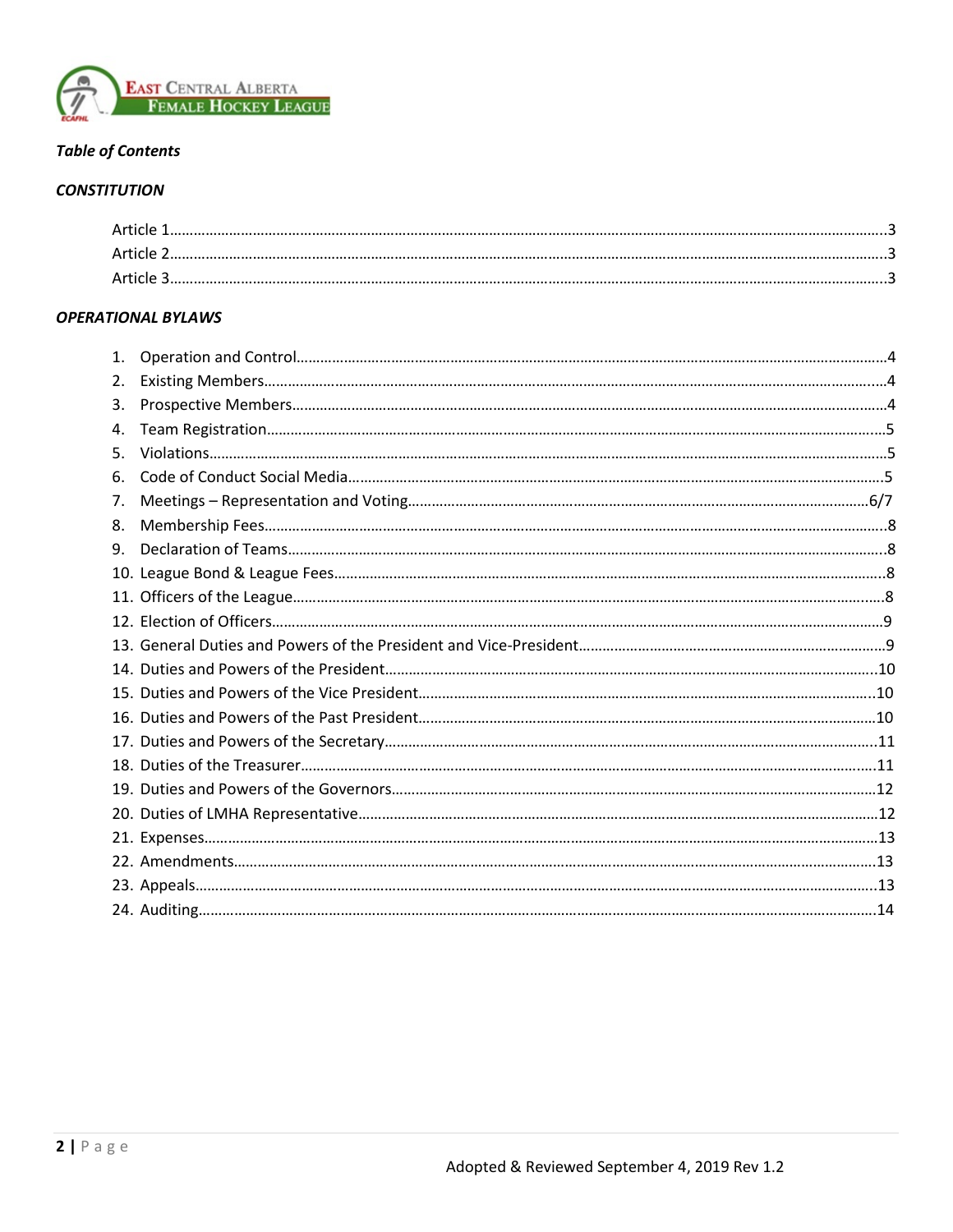

# *CONSTITUTION*

### **Article 1**

This organization shall be called the East Central Alberta Female Hockey League and may be referred to as the East Central Alberta Female Hockey League or ECAFHL.

#### **Article 2**

The East Central Alberta Female Hockey League shall abide by all the Articles, the Bylaws and Regulations of Hockey Canada, the Bylaws and Regulations of Hockey Alberta. All games shall be conducted according to the Hockey Canada Official Playing Rules for that season.

#### **Article 3**

The Objectives of the League are:

- a) To promote and encourage amateur Minor Female Hockey in Alberta.
- b) To maintain and increase interest in the game of Hockey.

c) To have and to exercise a general care, supervision and direction over the playing interests of its' Teams and its' Players.

d) To ensure that ALL interested Minor Female Hockey Players have an equal opportunity to participate in hockey.

e) To encourage and ensure fair play and good sportsmanship.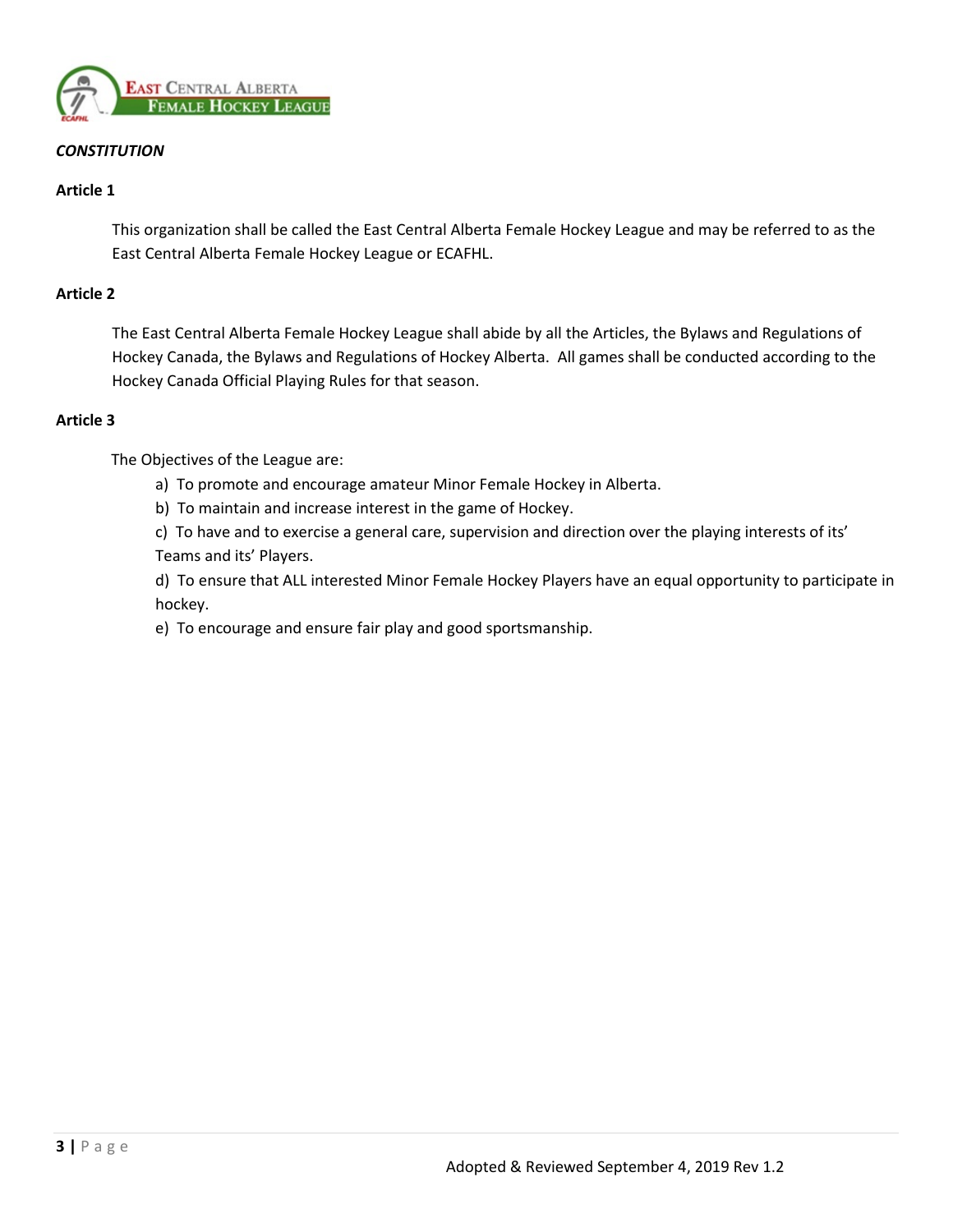

### *OPERATIONAL BYLAWS*

#### *1. Operation and Control*

- ECAFHL teams will be controlled and operated only by Local Minor Hockey Associations and will not enter into any player contracts or agreements of any kind and with anyone except Hockey Alberta and Hockey Canada.

# *2. Existing Members*

- The following local minor hockey associations are members of the East Central Alberta Female Hockey League:
	- 1) Bonnyville Minor Hockey Association
	- 2) Cold Lake Minor Hockey Association
	- 3) Elk Point Minor Hockey Association
	- 4) Glendon Agricultural Society
	- 5) Irma Minor Hockey Association
	- 6) Kitscoty Minor Hockey Association
	- 7) Lac La Biche Minor Hockey Association
	- 8) Lloydminster Minor Hockey Association
	- 9) Pierceland Minor Hockey Association
	- 10) Rosetown Minor Hockey Association
	- 11) St. Paul Minor Hockey Association
	- 12) Vermilion Minor Hockey Association
	- 13) Viking Minor Hockey Association
	- 14) Wainwright Minor Hockey Association

#### *3. Prospective Members*

- Local Minor Hockey Associations wishing to operate one or more teams in the league must make application in writing to the League President not later than September  $15<sup>th</sup>$  of the current year.
- Acceptance will require an affirmative 75% (3/4) majority or better vote of all existing associations.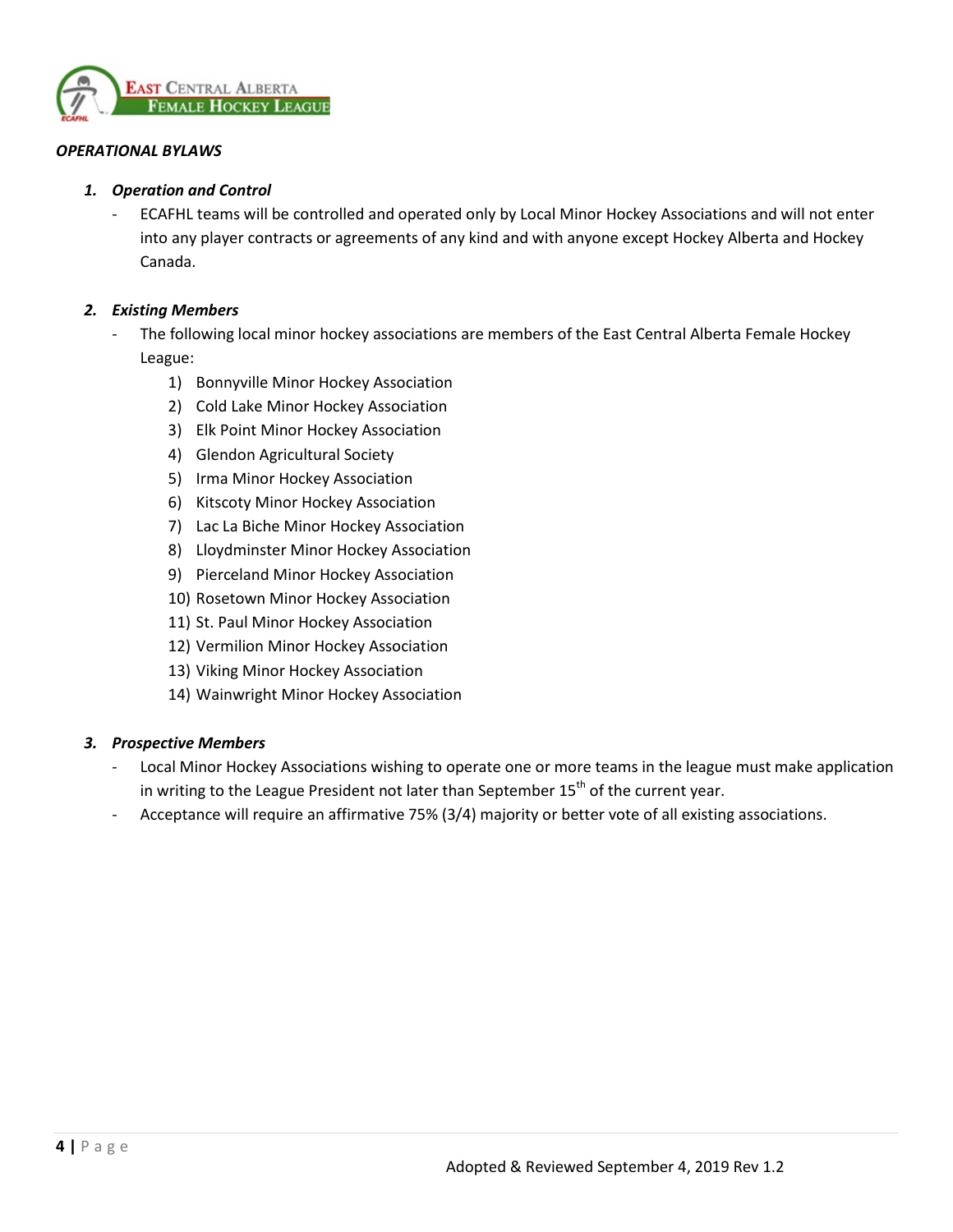

# *4. Team Registration*

- It will be the responsibility of each Local Minor Hockey Association (LMHA) to ensure that their team(s) is / are properly registered with Hockey Alberta. All players must be registered to the HCR system, prior to playing in their first league game she is eligible to participate in. Each LMHA Officer should maintain a copy of all official player rosters submitted for registration.
- It is the League's responsibility to monitor that all teams are registered with Hockey Alberta as per these Bylaws. Each LMHA will provide assurance that it has properly registered each player.
- The LMHA will be responsible for ensuring that any affiliate player used in any game is properly affiliated as per Hockey Alberta regulations prior to playing in that game.
- A photocopy of all player registration and team / named player affiliation lists shall be provided to the league by November  $1<sup>st</sup>$  of each season.
- The ECAFHL executive will notify the ECAFHL representative for each LMHA to remind them that the player registration roster is due 1 week ahead of time.
- Teams will be required to submit their approved hockey roster on or before January 20<sup>th</sup> of each season.
- Teams will be required to submit updated rosters throughout the season as players are added for affiliation or carding purposes.

#### *5. Violations*

- Any violations of the Constitution, Bylaws, Policies, Procedures, Rules or Regulations of the League, Hockey Alberta or Hockey Canada by any member of this League may render such member liable to disciplinary action and / or suspension as deemed necessary.
- Upon learning of an alleged violation or breach of the Constitution, Operating Bylaws and Policies and Procedures of the League, the President, Vice President or their designate shall determine whether there was a violation or breach and impose such disciplinary measures and sanctions as the President, Vice President or designate may deem appropriate.
- Upon learning of an alleged violation or breach of the Bylaws, regulations of Hockey Alberta or Hockey Canada the President or designate shall refer such to the appropriate Hockey Alberta representative.

#### *6. Code of Conduct Social Media Policy*

- ECAFHL Executive, at their discretion, working with the offending LMHA, may impose from a one game to infinite suspension to any Player / Coach or team member (Manager, time or score keeper, parent) who displays poor judgement or unsportsmanlike behaviour. This can include, but is not limited to: social media, time / penalty boxes, lobbies / stands / parking lots, before, during or after a game. League Executive disciplinary committee decision will be final.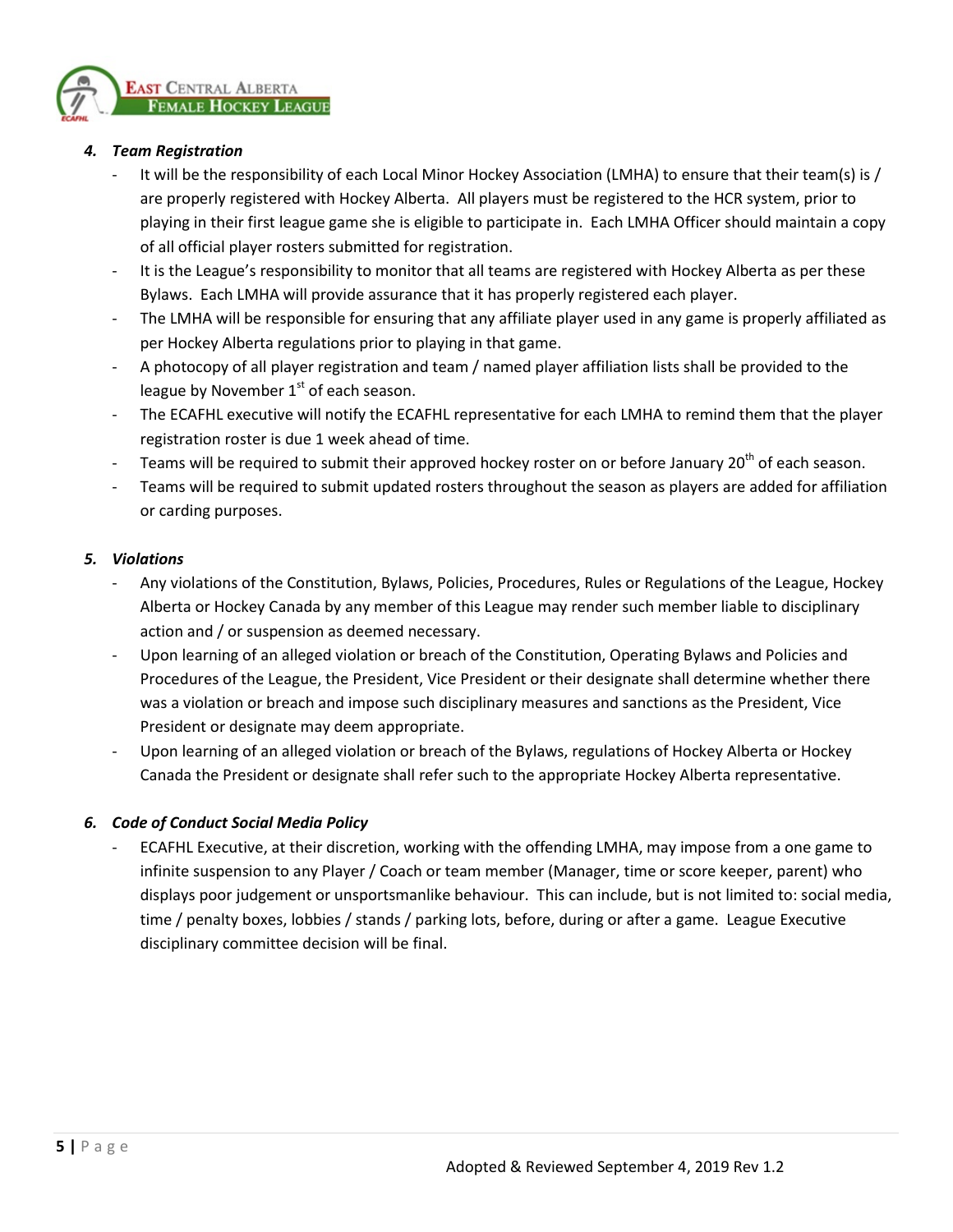

# *7. Meetings – Representation and Voting*

- An annual meeting to be held within 2 months of the end of the ECAFHL season. Meetings of the participants will be organized as deemed necessary.
- The League will hold its organizational meeting in September annually.
- No association shall be entitled to be either represented at or have voting privileges at the general meeting or any meeting of this league unless its financial commitments to the League are fully paid and they are deemed to be a member in good standing by the League.
- Quorum will consist of  $2/3$  of the membership to the next whole number.
- At any meeting, associations shall be entitled to votes based on the following chart:

| # of Teams in League | # of Votes |
|----------------------|------------|
| $1 - 5$              | 1          |
| $6 - 11$             | 2          |
| $12 - 17$            | 3          |
| 18-23                | 4          |
| 24-29                | 5          |
| 30-35                |            |

- Voting will be on all matters including election of officers. In the case of a tied vote, the President (or presiding meeting Chairman in the absence of the President) shall cast a deciding ballot.
- A simply majority of members present shall carry all questions except as specified elsewhere in these Bylaws.
- Special meetings may be requested by the members and must be called by the President within 30 days upon receipt of the request for a special meeting. The request must be signed by a simple majority of the teams and must include the reasons for the request. Fourteen (14) days notice must be given to each team.
- The President shall call and hold a Fall Annual General Meeting of the Board and General Membership to which Members have been given fourteen (14) days written notice, if mailed, and seven (7) days notice if emailed or faxed to all Members. The ECAFHL Fall Annual General Meeting may be called before October  $1<sup>st</sup>$ fiscal year end, but no later than October  $1<sup>st</sup>$  each season. All ECAFHL Executive Members and all Member Associations shall receive Notice of this Meeting.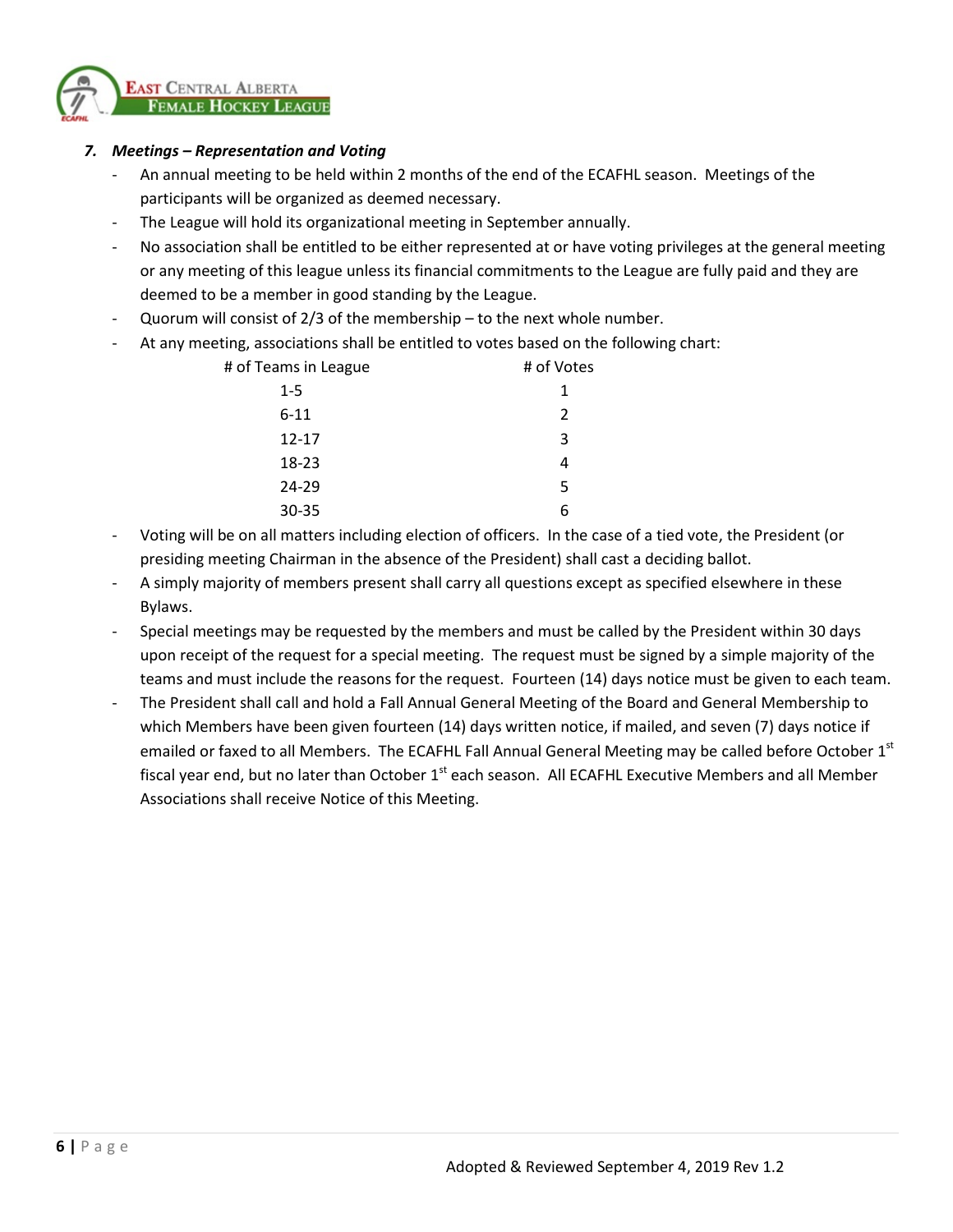

- At all ECAFHL Fall Annual General Meetings, the following shall be the Order of Business:
	- 1) Presentation of Member Delegates
	- 2) Roll Call of Member Delegates
	- 3) Approval of Agenda
	- 4) Introduction of Special Guests
	- 5) Reading of Minutes
	- 6) Business Arising From the Minutes
	- 7) Presidents' Report
	- 8) Playoff Report
	- 9) Treasurers' Report
	- 10) Reports of Councils and Committees
	- 11) Nominations
	- 12) Unfinished Business
	- 13) New Business
	- 14) Elections (AGM)
	- 15) Adjournment
- At this meeting there shall be elected, as terms are completed, (Refer to Bylaw 4 for terms) a President, Vice President, Secretary and Treasurer. (The President at the end of his / her term shall automatically fill the position of Past President) and a Divisional Statistician for each ECAFHL Division. (Refer to Bylaw 4 for both duration of the terms and duties of Executive Members).
- The President may call and hold a Spring General Meeting of the League upon completion of all ECAFHL Playoffs if requested and / or necessary as deemed by the Executive. Recommendations for the next season may be discussed or proposed for the ECAFHL Fall Annual Meeting. Should the President be unable to attend and preside over all Tiers' and all Divisions' Playoffs, he / she may choose to call such Meeting should there not be a request or deemed necessary by the Executive Members.
- The President shall hold General Meetings of the League Membership in Good Standings as often as he / she deems they may be required in addition to the Annual Meeting. General Meetings shall be called by the President with all Executive Members and all Member Associations and / or Member Teams in Good Standing with the League shall be given fourteen (14) days written notice if mailed and seven (7) days written notice if emailed or faxed. (Members shall mean Members in Good Standing with the League).
- Executive Meetings shall be held as often as the President or appropriate Committee Chairperson deems necessary and will be called by the President or Committee Chairperson. All Executive Members shall be notified and instructed as to purpose of said Meeting.
- Special Meeting may be called on the instruction of any two (2) Executive Members; provided they request the President in writing to call such meeting; and state the business to be brought forth at such meeting. A minimum of ten (10) days written notice must be emailed or faxed to all Executive Members and all ECAFHL Member Associations and Teams in current Good Standing and the written notice of the Special Meeting must state the purpose of the said Special Meeting. Should a three quarter quorum of both the Executive and General Membership in current Good Standing not be represented and present at such Meeting, the proceedings shall become null and void.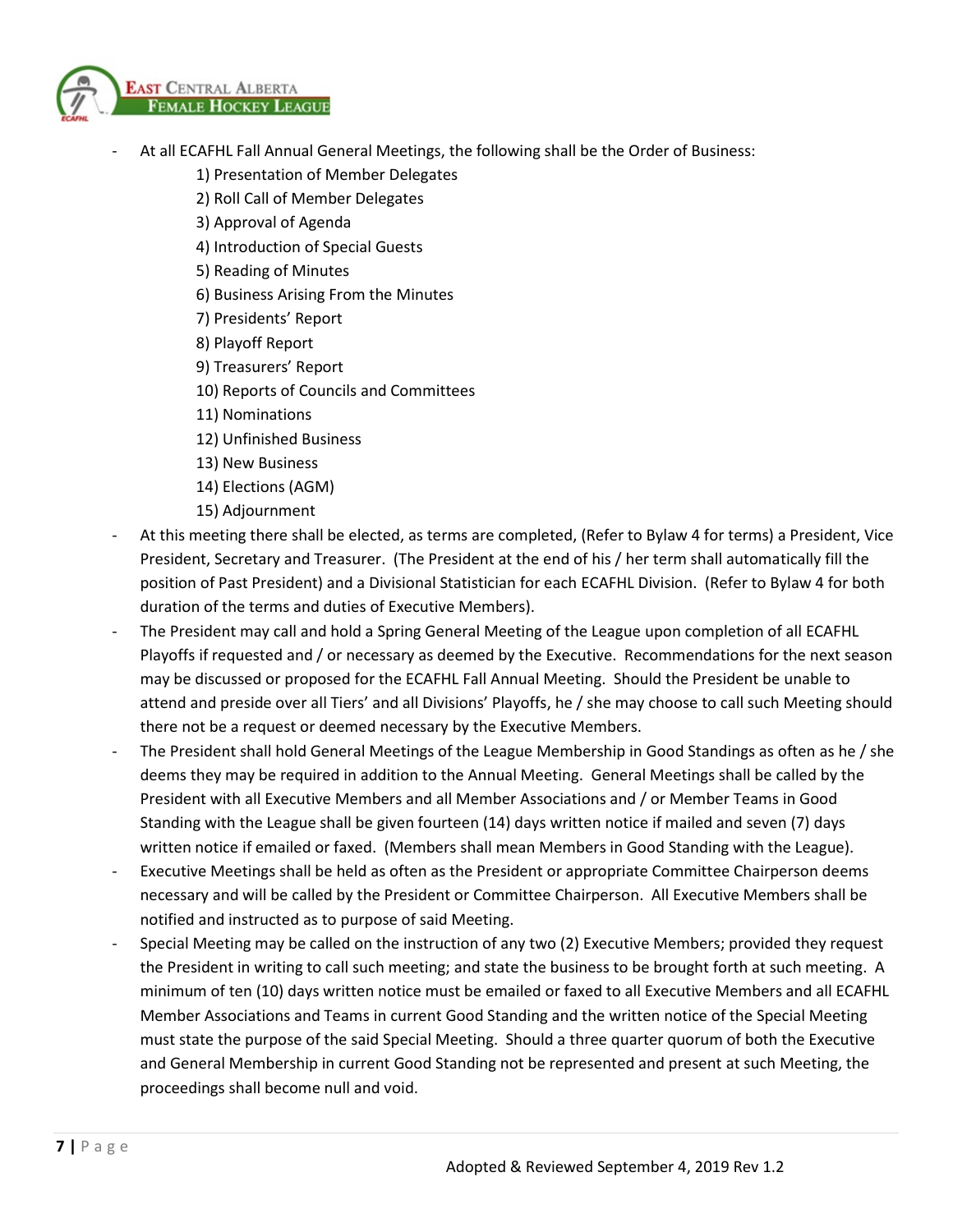

# *8. Membership Fees*

- The annual membership administration fees shall be payable to the League by each association on or before the night of the scheduling meeting.
- All association's privileges are automatically lost upon default of any monies due to the League.
- The membership administration fees shall be reviewed at the Fall AGM, and be set after consideration of the budget.
- A LMHA entering and leaving the ECAFHL to join another league, more than 1 time in 5 consecutive years, will have all bonds forfeited to the ECAFHL and will have to reapply and repay all bonds before being allowed to re-enter the league.

# *9. Declaration of Teams*

All associations shall declare the number and category of teams they will operate in the league for the season at or before the Fall AGM. Each new season, LMHA's will have to declare the same recognized teams as previous season.

# *10. League Bond & League Fees*

- All member associations will be required to provide and maintain the established league bond.
- The league bond fee is a one (1) time fee of \$500.00 per LMHA.
- The annual league fee will be set every season at the spring meeting for the next season.

# *11. Officers of the League*

- The officers shall consist of:
	- 1) President
	- 2) Vice President
	- 3) Past President
	- 4) Secretary
	- 5) Treasurer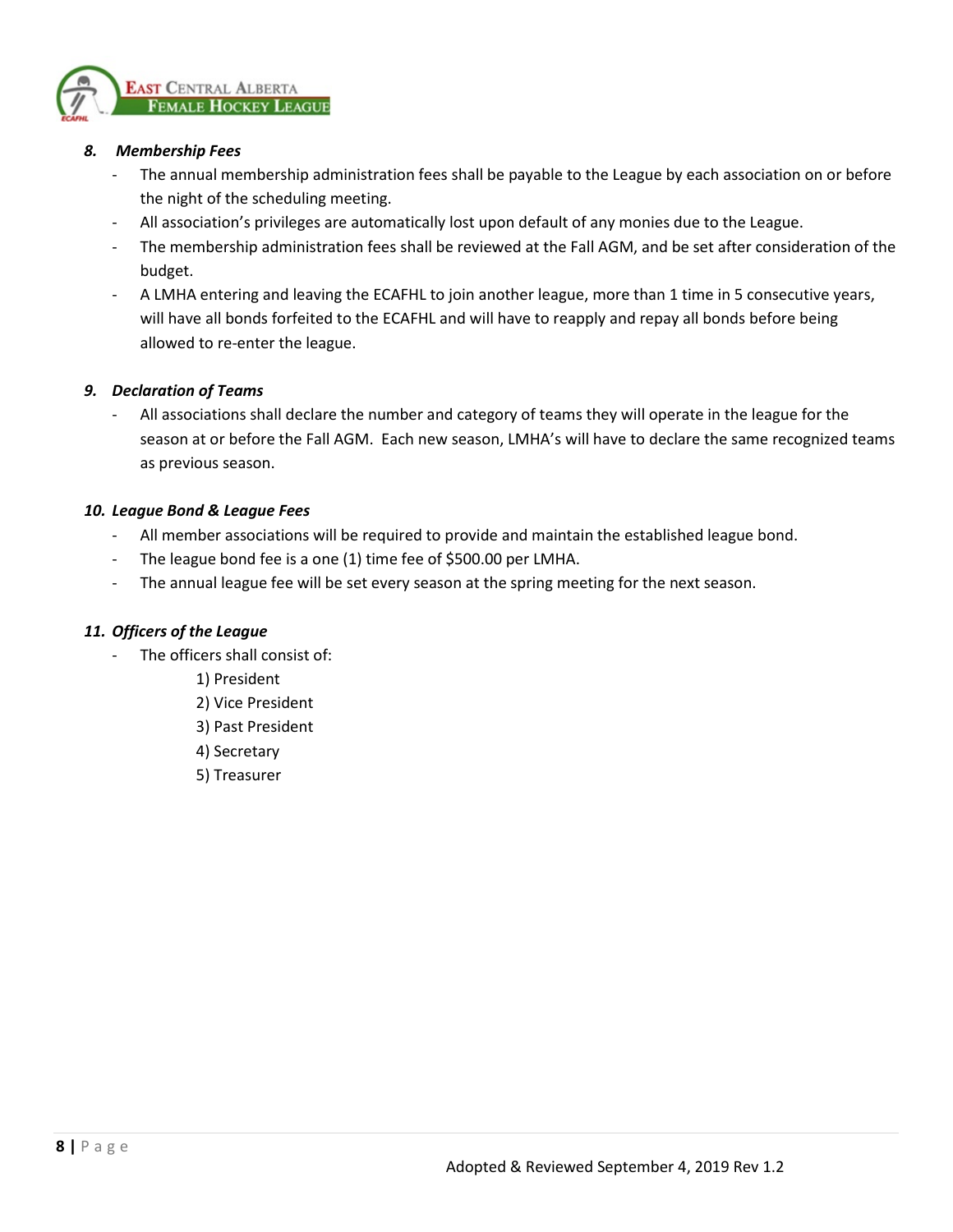

# *12. Election of Officers*

- The election of Officers will take place at the Fall AGM of the league and will be conducted by open voting.
- Candidates may be nominated from the floor and or by a Nominating Committee as selected by the League.
- A candidate requires a simple majority of the voting members present to be elected.
- In the event three or more candidates are nominated, and no candidate secures a simple majority of votes required, the candidate with the lowest number of votes will be deleted from the ballot, and revote shall take place. This procedure shall be repeated until a candidate received the simple majority required.
- In the case of a tied vote, the President elect will cast the deciding vote. In the case of the position of President the tie will be broken by a simple toss of a coin.
- Officers will assume a two year term upon acceptance.
- Should a vacancy occur during the year of any officer position the following shall take place:
	- $\circ$  If it is the President, the Vice President shall assume the position and may appoint a replacement Vice President until the next meeting.
	- $\circ$  If it is the Vice President or the Secretary / Treasurer, the President may appoint a replacement until the next league meeting.
	- $\circ$  If it is the Vice-President of Operations, the President may appoint a replacement until the next league meeting.

# *13. General Duties and Powers of the President and Vice-President*

- To conduct the business of the League in its entirety between annual general meetings as directed by League members and to be accountable to League members.
- To operate the League and ensure that the League is operated in conjunction with Hockey Alberta Bylaws Rules & Regulations.
- To discipline any coach, manager, player, team official, local association representative or member for refusing to accept and obey the ruling of the League or its officers and for any proven misconduct, unfair or unsportsmanlike conduct, individually or collectively at any place where hockey is being played or at any meeting.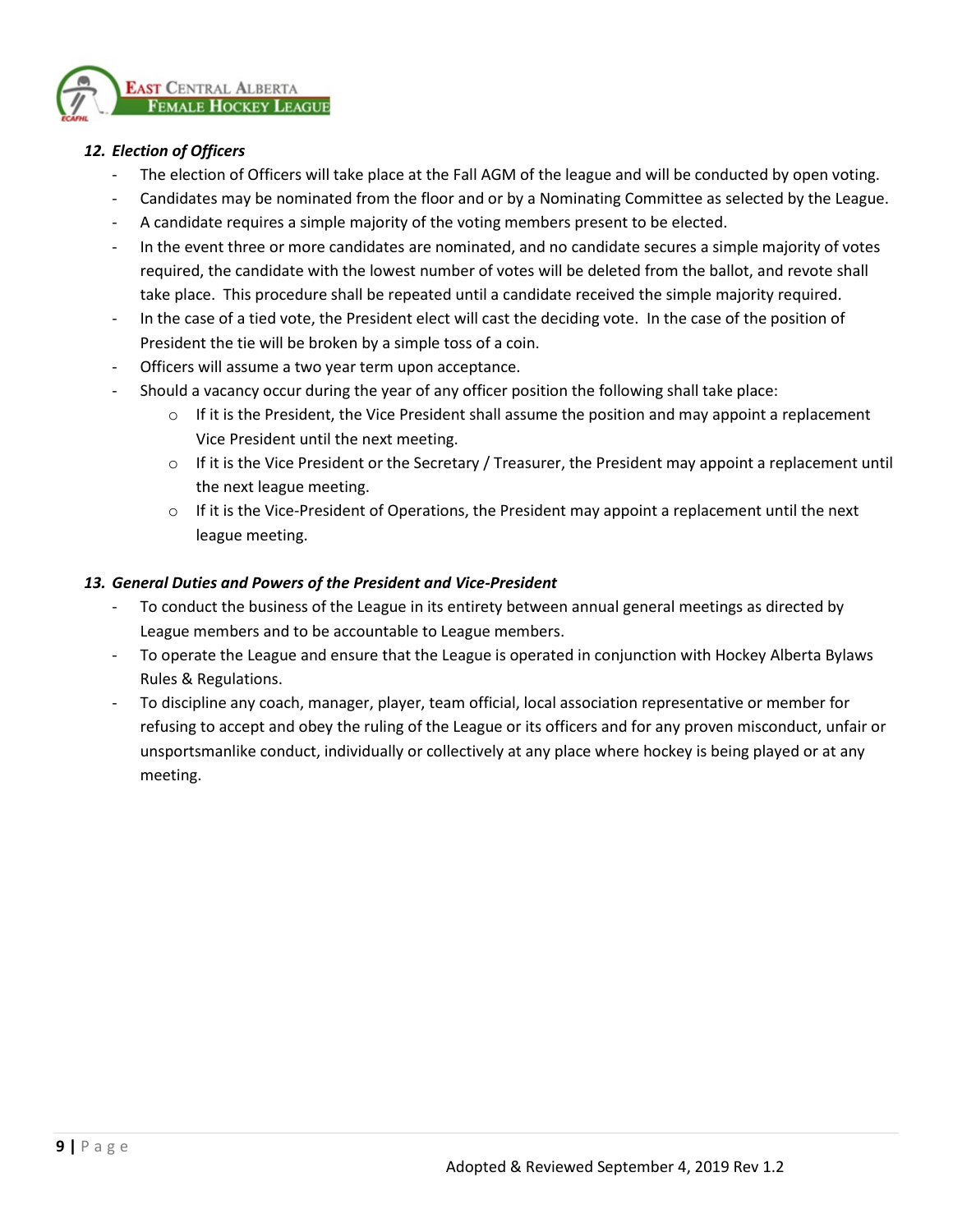

#### *14. Duties and Powers of the President*

- May represent any and all of the members of the League on any occasion and will be responsible to the League. In the absence of the President the President may designate the Vice President and he / she shall have the powers of the President in this respect.
- Shall call such meetings as are deemed necessary or to call a special meeting at the request of a majority of the League teams, received in writing, from the appropriate local associations. Such request shall state the business to be considered at the special meeting.
- Shall provide reports to directors or designates regarding any suspensions of clubs, managers, coaches, players or officials.
- Shall ensure that league expenditures do not exceed budget amounts without due consideration and approval of the League.
- To be responsible for the complete operation of the League.
- To control discipline matters within the League's jurisdiction.
- To attend and chair League meetings, or any other meetings relating to the League.
- Establish, when necessary, any other committee necessary to review operations of the League.
- Annually, participate in a meeting with all Coaches and Managers before the start of League play.
- Have signing authority on any ECAFHL bank or business accounts.

#### *15. Duties and Powers of the Vice President*

- Keep a record of all suspensions associated with the teams within the league.
- Keep list of all suspensions on the website.
- Review all game change forms for all league and playoff play, keep a record, ensure changes are posted to the website.
- Ensure the League schedule is developed and distributed.
- Annually, participate in a meeting with all Coaches and Managers before the start of League play.
- Jointly approve and communicate schedule changes to the Statistician who will ensure full League communication.
- Chair disciplinary committee of three.
- Chair any playoff, All Star and League Award activities.
- Have signing authority on any ECAFHL bank or business accounts.

#### *16. Duties and Powers of the Past President*

- The President shall, upon completion of his / her term in office, automatically assume the position of Past President for the following term of two (2) years.
- Shall serve on the discipline committee of three.
- Shall advise in all Operations of the ECAFHL.
- Shall meet with the incoming Board Members to finalize duties that each member will assume on Committees and promote continuity to all League Operations.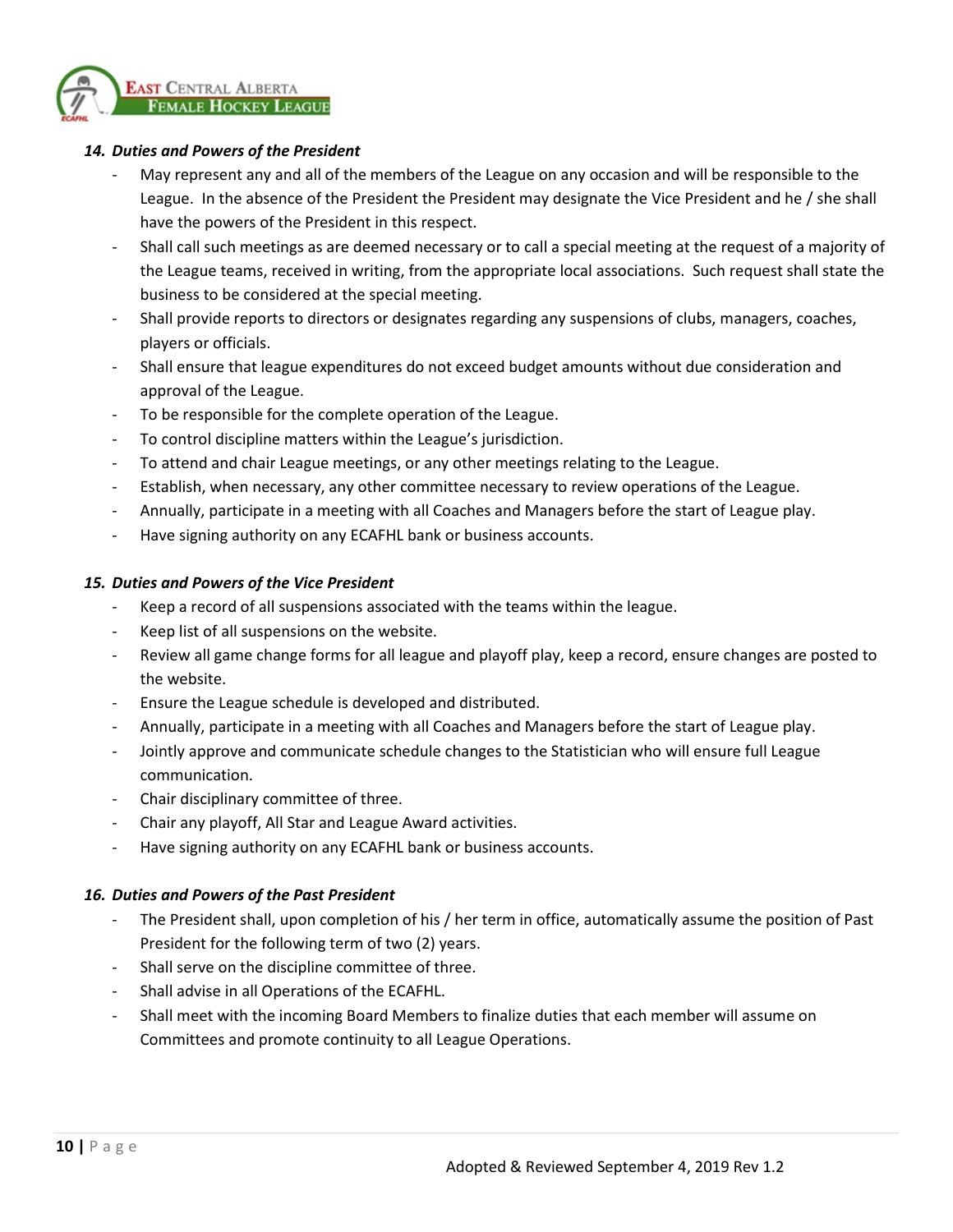

# *17. Duties and Powers of the Secretary*

- Shall be under the direction of the President and / or Committee chairpersons and the Executive Committee.
- Keep a record of all Members of the ECAFHL Board Members and League Membership, complete with the names, address, phone numbers, and email address.
- Be responsible to submit Board Members and League Membership information to the Board Members, Hockey Alberta, Female Council and all Member Teams and Associations.
- Attend all Meetings of the proceedings of the following:
	- o League to record.
	- o Prepare and keep accurate Minutes including Board, Management, Discipline Committee Appeals and Hearings and Annual and General Meetings of the ECAFHL.
- All Minutes of said Meetings shall be approved and signed by the President or Committee chairperson, as well as the Secretary, prior to becoming ECAFHL record and submitting to the Board and Membership.
- Posting of all meeting minutes to the website for review by general membership.
- Posting of any Bylaws or procedures changes for review to the ECAFHL website a minimum of 30 days before the fall AGM.
- Be responsible for correspondence and to ensure all ECAFHL correspondence, as directed, is sent out to all Member Teams and Associations.

#### *18. Duties and Powers of the Treasurer*

- Receive and be accountable for all monies paid to the League.
- Responsible for deposit of all monies to the ECAFHL Bond and General.
- Properly account for all funds and shall prepare a report for all Meetings.
- A fully detailed report for all Annual Meetings of all disbursements and receipts, as well as upon request of the Board.
- Full report and financial statement for submission to the ECAFHL Fall Annual General Meeting which shall be duly audited as hereinafter set forth as the financial position of the League.
- Shall submit copies of the financial statement to the Secretary as records of the League.
- Have signing authority on any ECAFHL bank or business accounts.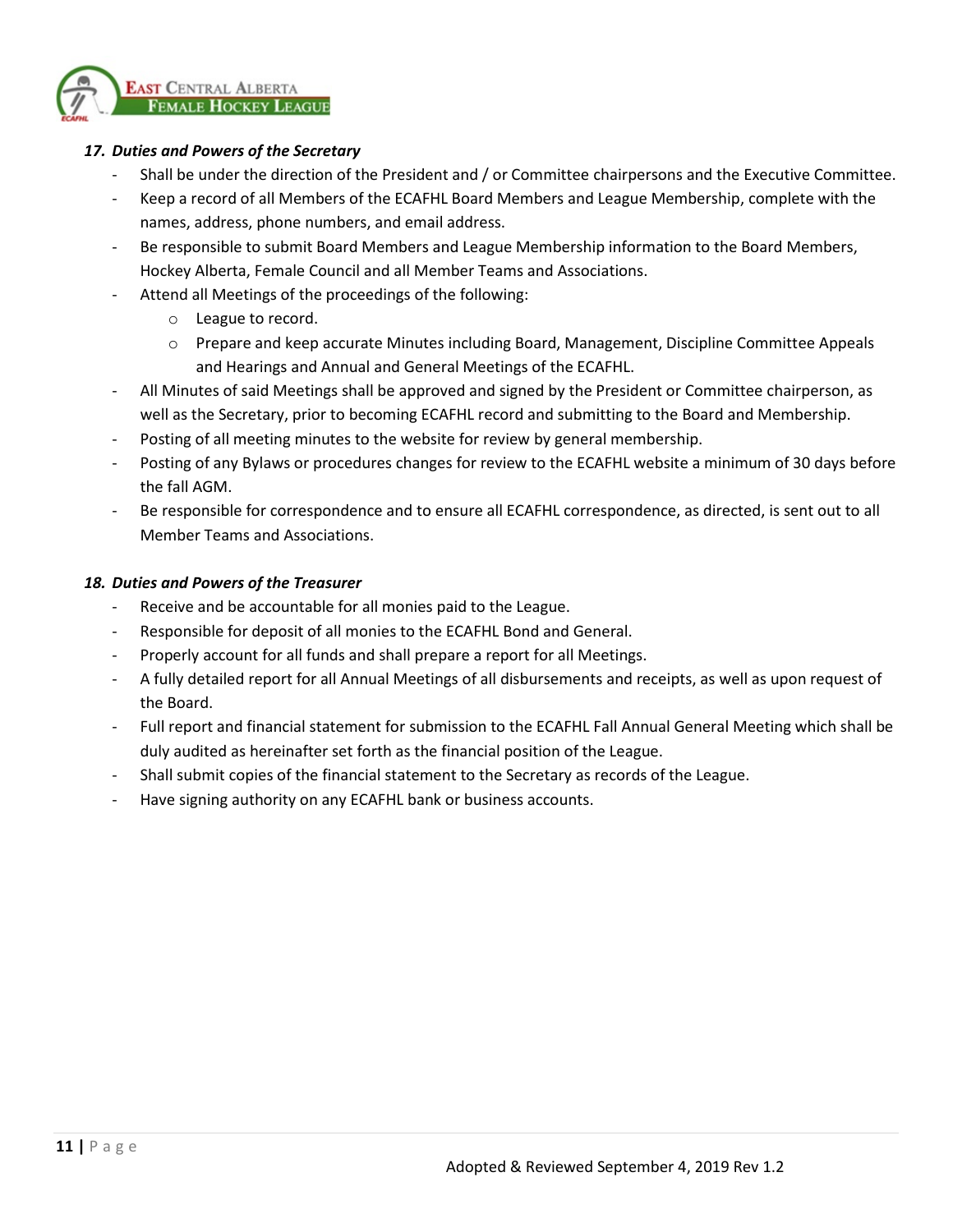

#### *19. Duties and Powers of the Governors*

- Governors will be appointed by the ECAFHL Executive on a contract basis.
- The Vice Presidents will oversee and provide support to each Governor.
- Governors shall abide by the Hockey Canada, Hockey Alberta and Bylaws and Regulations.
- Governors shall ensure that all players, coaches, and managers in their division follow Hockey Canada, Hockey Alberta and ECAFHL Bylaws and Regulations.
- Governors are responsible for suspending any player, team, coach, manager or other team official who does not follow regulations or displays unsportsmanlike conduct. Governor's rule on suspensions concerning ECAFHL scheduled games only. The Hockey Alberta Zone Discipline Coordinator is responsible for rulings involving exhibition, tournament, or provincial games.
- Governors shall not be a coach or manager of a team in their division. They should not be a spouse of a coach or manager in their division.
- Governors are expected to attend any ECAFHL meetings as requested by the Executive.
- Governors should announce to their teams, their personal communication preferences before or shortly into the season. The ECAFHL manager / coach meeting is a good time to discuss these and other items.
- Governors are responsible for managing their tier's regular season and playoff schedule. This involves keeping on top of game changes, cancellations, postponements etc., and posting the information on the website in a timely manner.
- Governors are responsible for collecting and managing the game sheets for all League games.
- All suspension notices must be submitted to:
	- o The team's manager
	- o The team's LMHA representative
	- o The applicable Hockey Alberta Zone Discipline Coordinator
	- o The ECAFHL Vice President
- Governors must immediately notify the ECAFHL President and Vice President when dealing with all significant Hockey Alberta suspensions. These primarily include; match, abuse and gross infractions.
- Governors should regularly communicate with the Hockey Alberta Zone Discipline Coordinators.

#### *20. Duties of LMHA Representative*

- Attend all meetings of the ECAFHL or send representative.
- Act as the go between for League executive and individual team staff.
- Distribute all League information to LMHA executive board.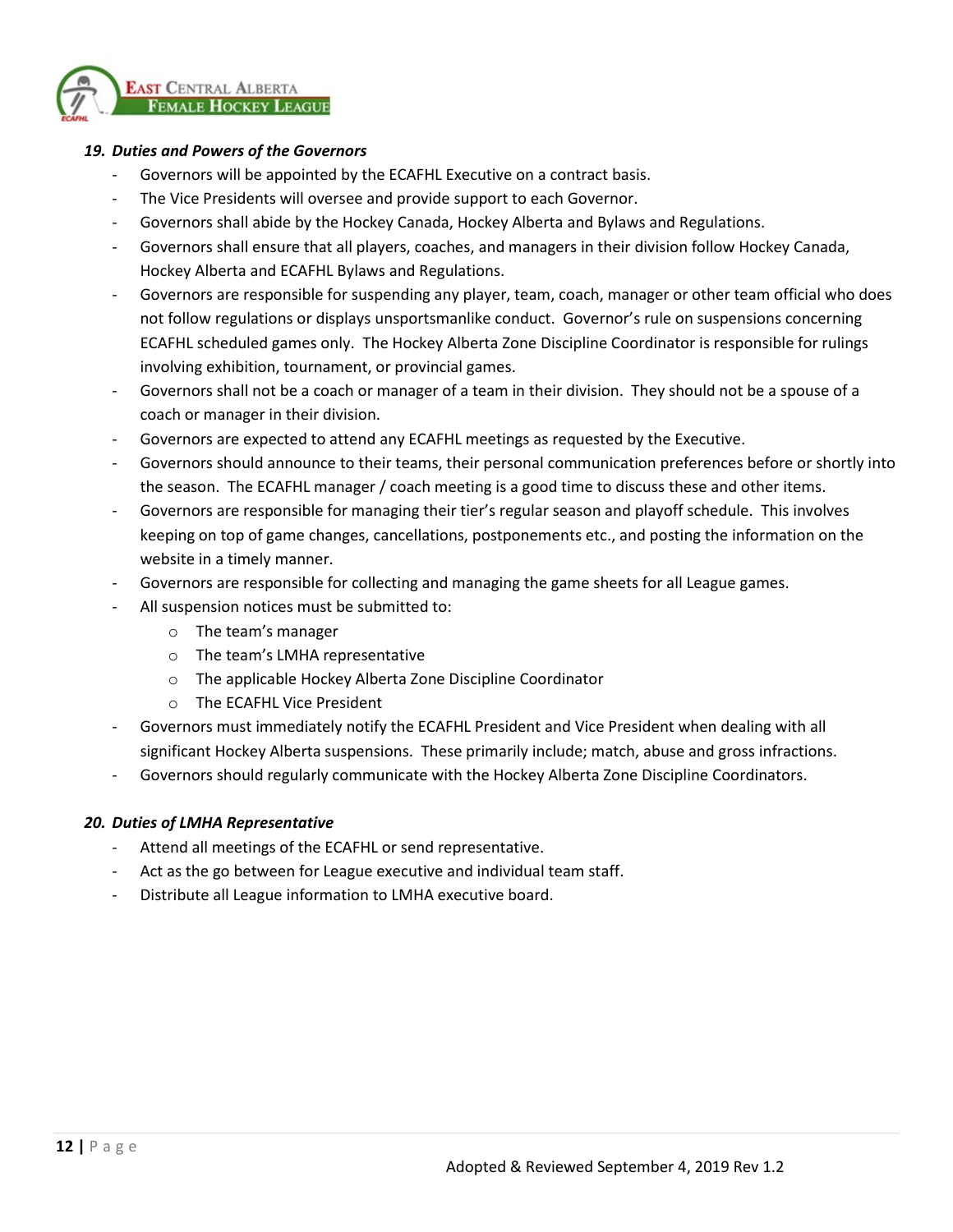

# *21. Expenses*

- Any expenses for meals, travel, and accommodations by an officer of the League will be the responsibility of the League and will be reimbursed to them by the League.
- The League will consider for reimbursement to League officials, the costs of long distance phone charges, fax machine costs and similar costs within the budget for the League.
- No one directly involved with the coaching, management or administration of the League may profit from any matters pertaining to the League.
- Executive honoraria will be granted for the following executive positions; this will be separate from claimed expenses.

| $\cap$ | President                | \$500.00              |
|--------|--------------------------|-----------------------|
|        | Vice President           | \$400.00              |
|        | ○ Secretary              | \$250.00              |
| $\cap$ | Treasurer                | \$250.00              |
|        | <b>Division Governor</b> | \$250.00 per division |

# *22. Amendments*

- The Constitution shall be amended only at an Annual General Meeting.
- A notice of the intended amendment to the Constitution shall be submitted in writing to an officer of the League at least forty-five (45) days prior to the date of the Annual General Meeting.
- The Operation Bylaws and Policies and Procedures may be amended at any meeting of the League providing notice has been given as provided below.
- A notice of an intended amendment to the Constitution or the Bylaws shall be provided to each team and their local association at least thirty (30) days prior to either the annual general meeting or the meeting where the Operational Bylaw or Policy and Procedure change is to be considered.
- Amendments require a simple majority as specified in #7.

# *23. Appeals*

- A decision of a referee and a minimum suspension issued pursuant to that decision may not be appealed. Additional suspension may be issued by the members LMHA and will be that LMHA responsibility.
- Suspensions greater than the Hockey Alberta Minimum Suspension Guidelines or those suspensions issued by League officials as a matter of discipline are subject to appeal to a League disciplinary committee, which will be appointed to hear the appeal.
	- $\circ$  The committee shall be comprised of three members from the League membership, who shall be empowered to review the suspension or League officials rulings and to determine the appropriateness of the suspension or League officials ruling.
	- o Any review of a suspension cannot fall below the Hockey Alberta Minimum Suspension Regulations.
	- o All appeals must be in writing to the President and must be signed by the President of the local minor hockey association within forty eight (48) hours of the game or officials ruling.
	- $\circ$  An appeal must be accompanied by a \$250 non-refundable cheque payable to the League.
	- $\circ$  The appeal committee will render its decision within 10 days of the appeal being filed.
	- o Any decision may be appealed to Hockey Alberta as per Hockey Alberta Bylaws & Regulations.